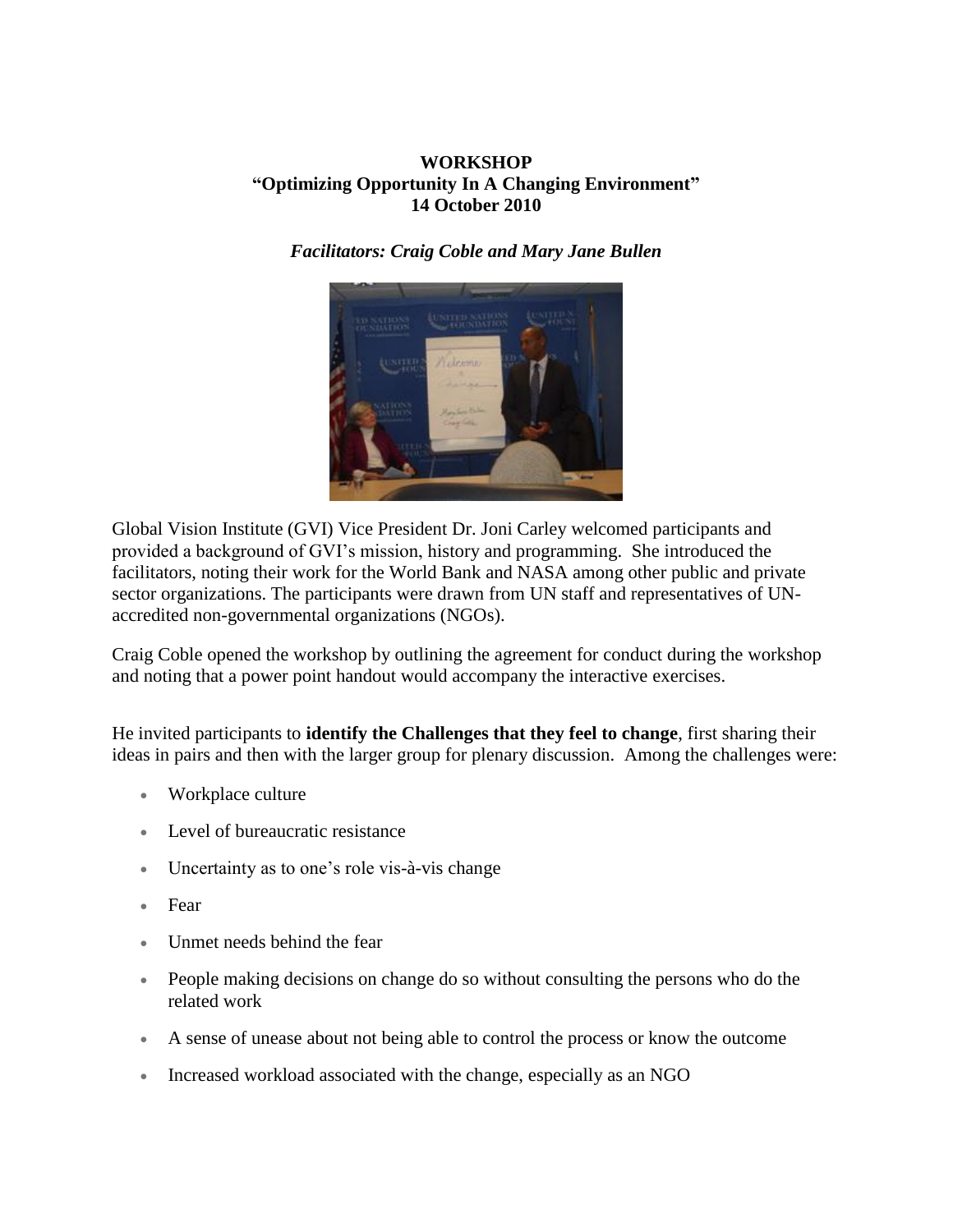Craig asked the group to consider "What if control is an illusion?" He further proposed that the definition of an adult was to have a choice and that to come from a place of no choice was not mature. He said that **one can choose to be a victim, lamenting one's challenges, or one could choose to be a navigator, taking control of one's behavior in response to change**. The capacity to be objective was important in being a navigator, notably if one defined emotion as the body's response to a thought. In order to empower oneself in an environment of change it is key to know oneself and to know one's values.



## **DRIVERS OF CHANGE**

Craig invited the participants to **identify the Drivers of Change in the United Nations**, in pairs and in plenary. These were:

- Staying relevant
- Finances
- Changing self-perception
- The enthusiasm of youth, especially from outside the UN
- Political situations
- Emerging trends in the global climate
- Visionaries attracting and enrolling early adapters
- Getting grassroots support
- Change in management
- Utter failure
- Technology, with both positive and negative effects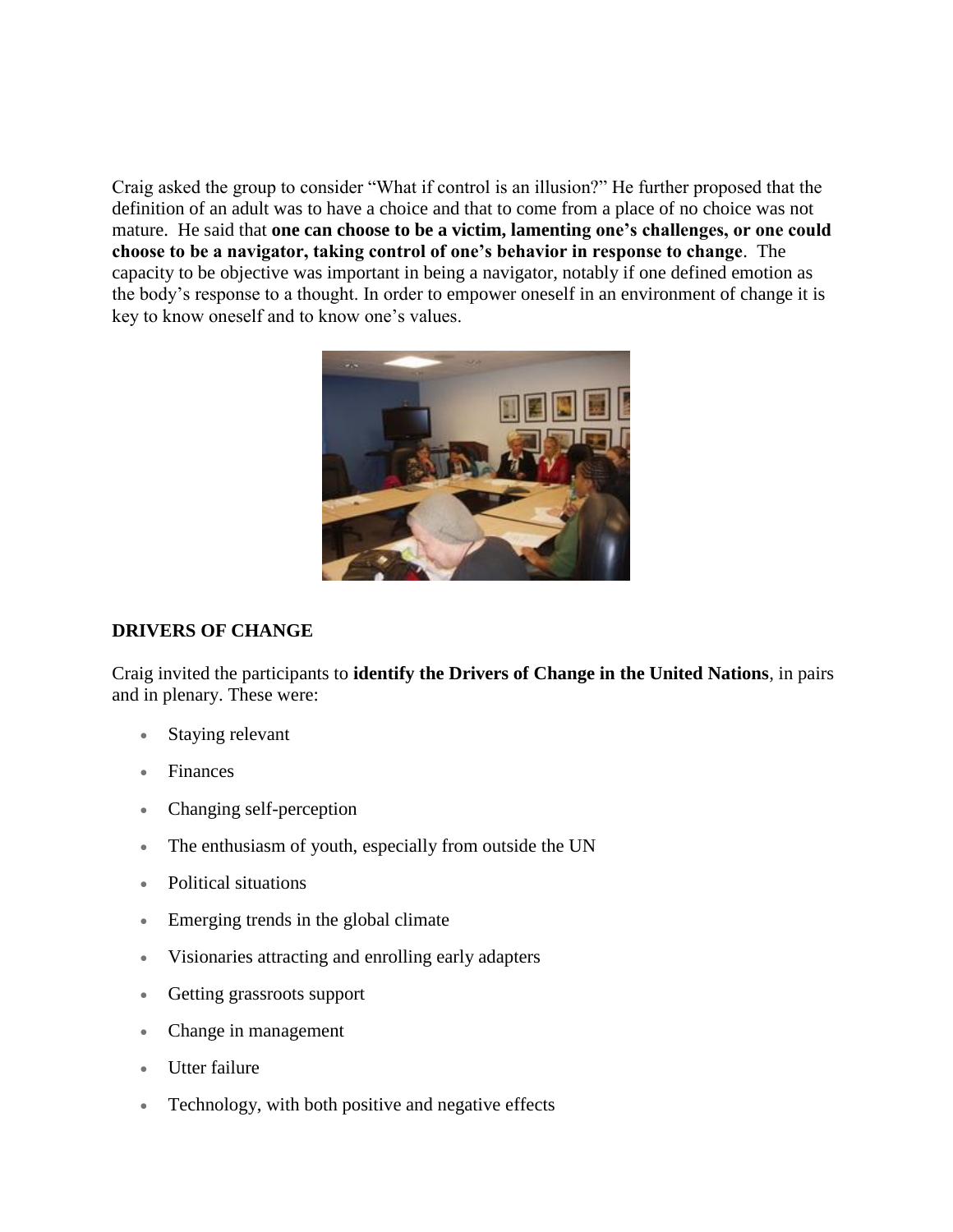- Spread of the middle class sensibility, with positive impact in the sense of increased awareness, and negative influence with respect to promoting a litigative mentality
- Media as a source of accountability, even if it may be superficial
- Seeking gender balance, notably in recruitment and appointment practices

## **CHANGE MODEL**



MaryJane noted that there were many models of change, and the one they found most useful for their purposes was **Lewin's Change Model**which plotted performance against stages of change, from the Status Quo, to Uncertainty, to Growth and Acceptance, to Improved Performance.

She asked the group: "Where is the UN in terms of this model?"

Participants commented that to a significant degree performance in the UN was intangible and difficult to measure, making application of the model difficult. However, to the extent that there are units with discrete quantifiable outputs such as number of books distributed, etc. it would be useful. It was also emphasized that while largely intangible, people related to the UN's work strongly, or the staff would not be choosing to work there.

## **NAVIGATING CHANGE**